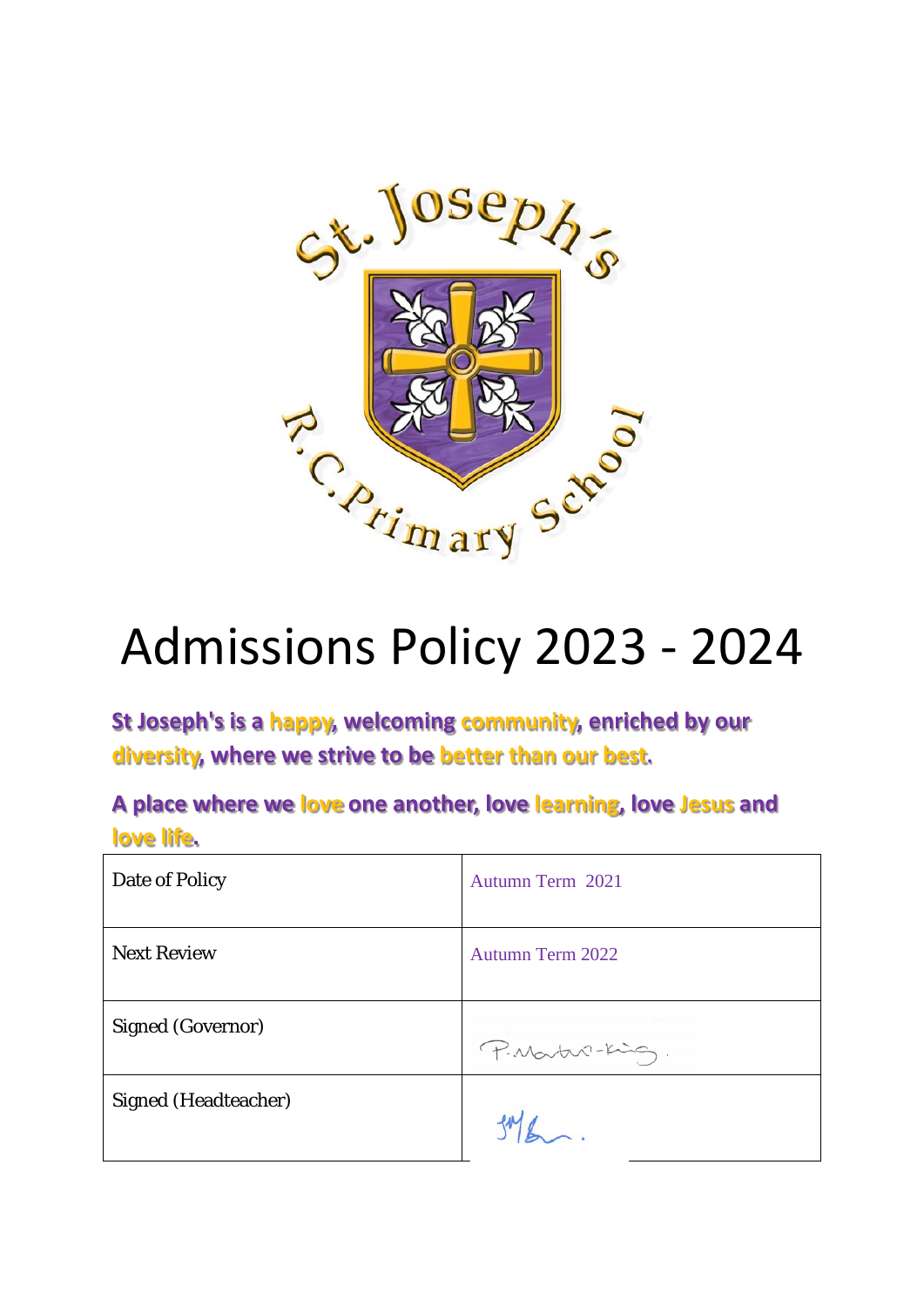

#### ST JOSEPH'S RCVA CATHOLIC PRIMARY SCHOOL, SUNDERLAND ADMISSION POLICY 2023-2024

St Joseph's RCVA Catholic Primary School was founded by the Catholic Church to provide education for children of Catholic families. Whenever there are more applications than places available, priority will be given to Catholic children in accordance with the oversubscription criteria listed below. The school is conducted by its governing body as part of the Catholic Church in accordance with its trust deed and instrument of government, and seeks at all times to be a witness to Our Lord Jesus Christ.

As a Catholic school, we aim to provide a Catholic education for all our pupils. At a Catholic school, Catholic doctrine and practice permeate every aspect of the school's activity. It is essential that the Catholic character of the school's education be fully supported by all families in the school. We therefore hope that all parents will give their full, unreserved and positive support for the aims and ethos of the school. This does not affect the right of an applicant who is not Catholic to apply for and be admitted to a place at the school in accordance with the admission arrangements.

The admission policy criteria will be dealt with on an equal preference basis.

The governing body is the admissions authority and has responsibility for admissions to this school. The local authority undertakes the coordination of admission arrangements during the normal admission round for reception year admission in September.

# **Parishes Served by the School**

The school serves the parish of St Joseph's Sunderland.

## **Published Admission Number**

The governing body has set its published admission number (PAN) at 30 pupils to be admitted to [the reception year] in the school year which begins in September 2023.

## **Application Procedures and Timetable**

To apply for a place at this school in the normal admission round (not in-year applications), a Common Application Form (CAF) must be completed. This is available from the local authority in which the child lives.

The parent will be advised of the outcome of the application on 16 April or the next working day, by the local authority. If the application is unsuccessful (unless the child gained a place at a school the parent ranked higher) the parent will be informed of the decision, related to the oversubscription criteria listed above, and has the right of appeal to an independent appeal panel.

If the parent is required to provide supplemental evidence to support the application (e.g. a baptismal certificate), this evidence should be provided at the time of application. If not provided, evidence may be sought by the governing body following the closing date for applications. This information must have been correct at the date of closing for applications.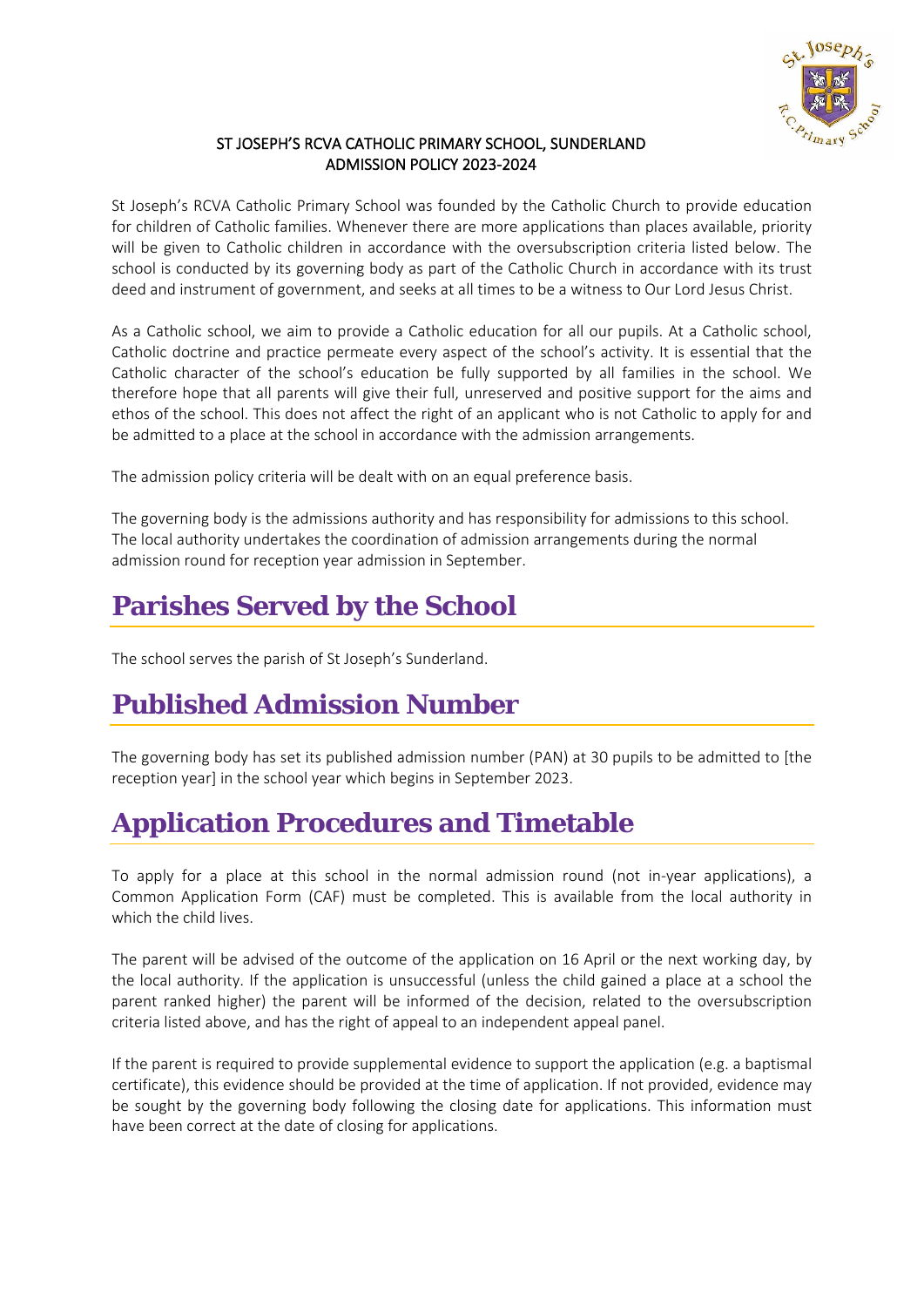All applications which are submitted on time will be considered at the same time and after the closing date for admissions which is 15 January 2023.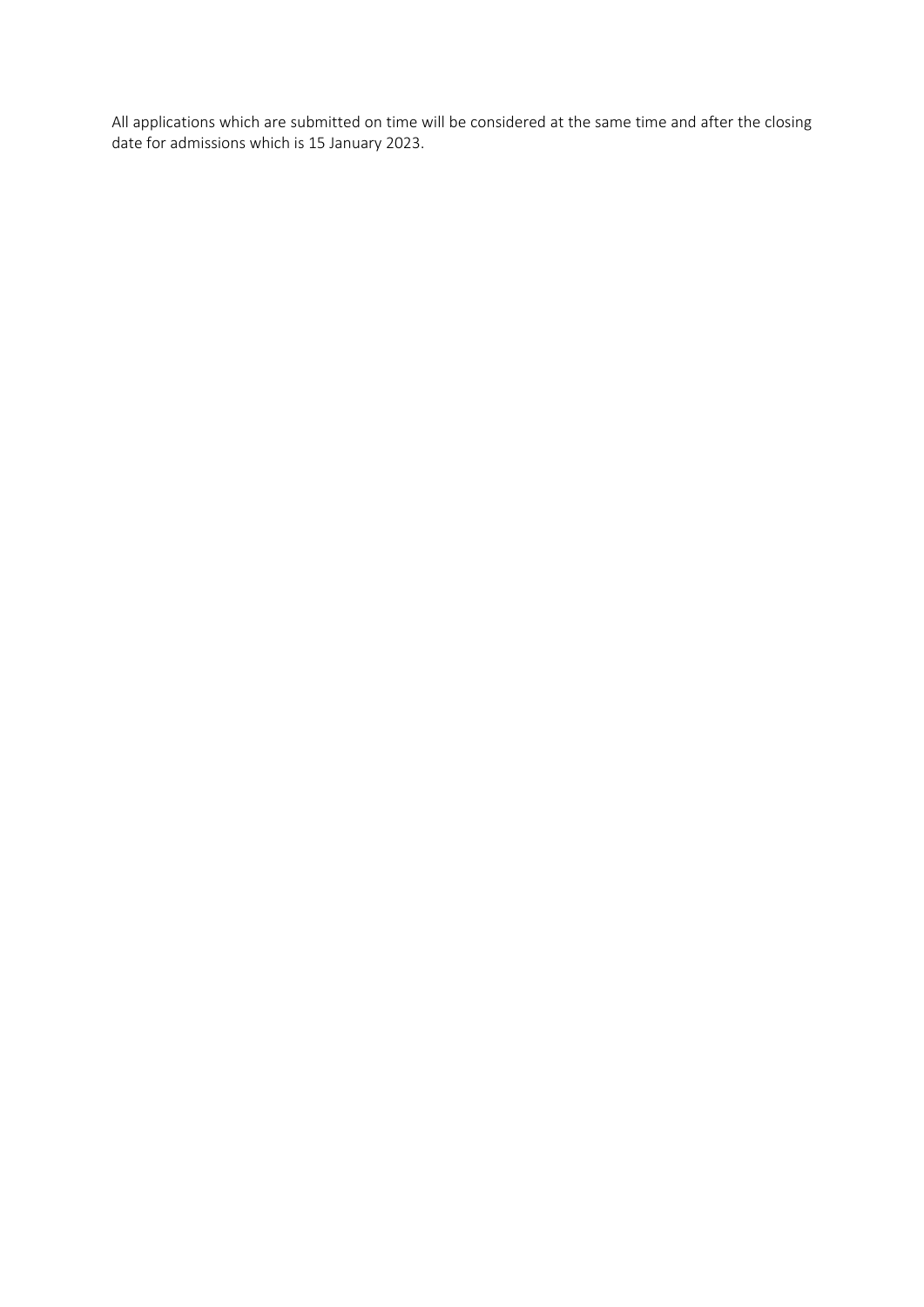# **Pupils with an Education, Health and Care Plan (see note 1)**

The admission of pupils with an Education, Health and Care Plan is dealt with by a completely separate procedure. Children with an Education, Health and Care Plan that names the school must be admitted. Where this takes place before the allocation of places under these arrangements this will reduce the number of places available to other children.

# **Late Applications**

Late applications will be administered in accordance with the home local authority Primary Coordinated Admissions Scheme. Parents are advised to ensure that the application is submitted before the closing date.

# **Admission of Children below Compulsory School Age and Deferred Entry**

A child is entitled to a full-time place in the September following their fourth birthday. A child's parents may defer the date at which their child, below compulsory school age, is admitted to the school, until later in the school year but not beyond the point at which they reach compulsory school age, or beyond the beginning of the final term of the school year for which an offer was made. A child may take up a part-time place until later in the school year, but not beyond the point at which the child reaches compulsory school age. Upon receipt of the offer of a place a parent should notify the school in writing, as soon as possible, that they wish to either defer their child's entry to the school or take up a part-time place.

#### **Admission of Children outside their Normal Age Group**

A request may be made for a child to be admitted outside of their normal age group, for example, if the child is gifted and talented or has experienced problems such as ill health.

Any such request should be made in writing to the headteacher of the school. The governing body will make its decision about the request based on the circumstances of each case and in the best interests of the child. In addition to taking into account the views of the headteacher who has statutory responsibility for the internal organisation, management and control of the school, the governing body will take into account the views of the parents and of appropriate medical and education professionals.

# **Summer Born Children**

The parents of a summer born child, i.e. a child born between 1 April and 31 August, may request that the child be admitted out of their normal age group, to the reception class in the September following their fifth birthday and that that the child will remain in this cohort as they progress through school.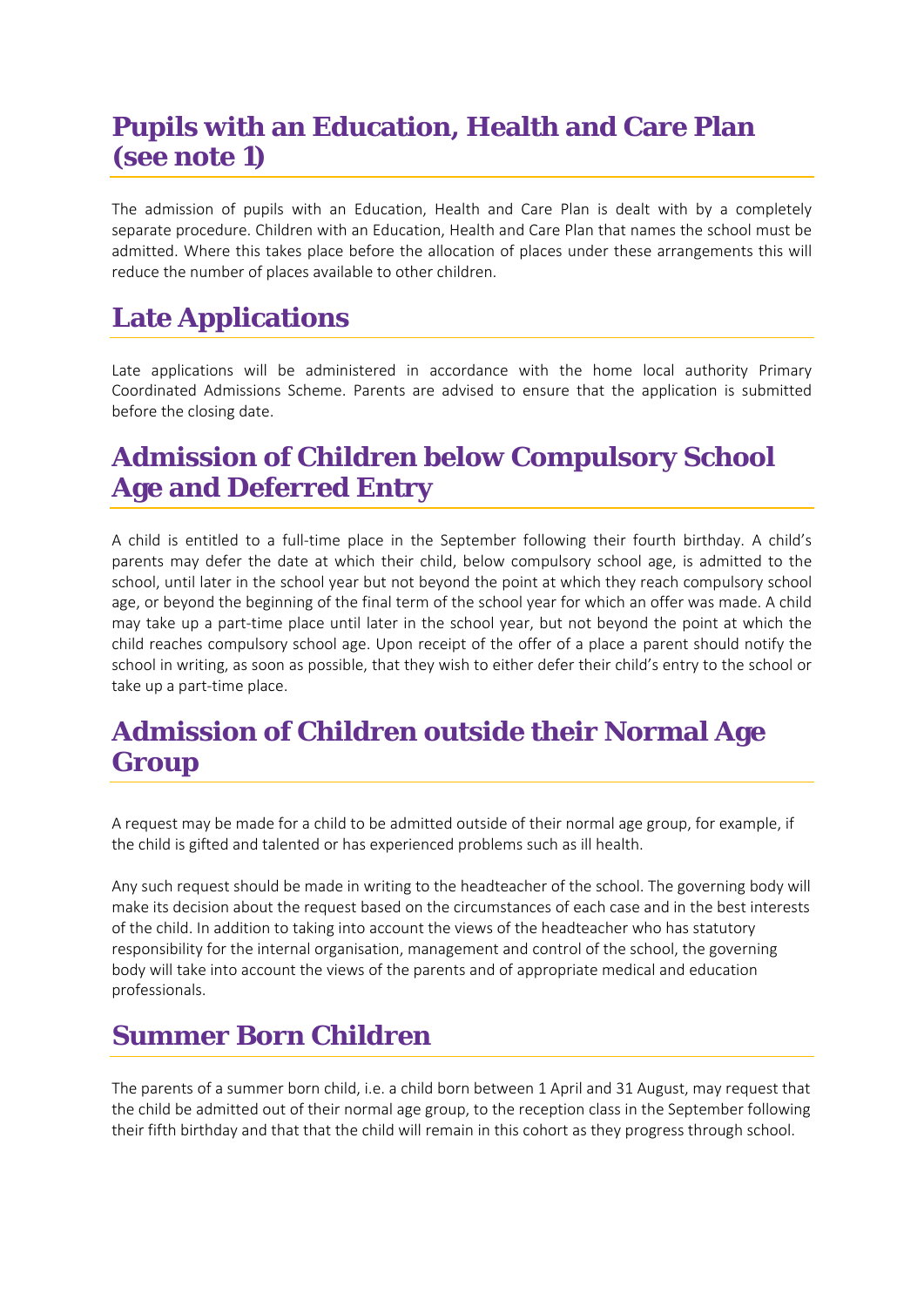Parents who want to make this request should make an application for their child's normal age group at the usual time. The application to the local authority should include this request and in addition it should be made in writing to the headteacher of the school. The local authority will liaise with the governing body that will make its decision about the request based on the circumstances of each case and in the best interests of the child. In addition to taking into account the views of the headteacher, who has statutory responsibility for the internal organisation, management and control of the school, the governing body will take into account the views of the parents and of appropriate medical and education professionals.

Parents will be informed of the outcome of the request before primary national offer day.

If the request is agreed by the governing body, the application for the normal age group may be withdrawn before a place is offered. If the request is refused, the parent must decide whether to accept the offer of a place for the normal age group, or to refuse it and make an in year application for admission to year one for the September following the child's fifth birthday.

Where a parent's request is agreed, they must make a new application as part of the main admissions round the following year.

One admission authority cannot be required to honour a decision made by another admission authority on admission out of the normal age group. Parents, therefore, should consider whether to request admission out of the normal year group at all their preference schools, rather than just their first preference schools.

## **Waiting Lists**

In addition to their right of appeal, applicants will be offered the opportunity to be placed on a waiting list. This waiting list will be maintained in order of the oversubscription criteria set out below and not in the order in which applications are received or added to the list. Waiting lists for admission will operate throughout the school year. The waiting list will be held open until the last day of the summer term. Inclusion on the school's waiting list does not mean that a place will eventually become available.

# **Infant Class Size Regulations**

Infant classes may not, by law, contain more than 30 pupils with a single qualified teacher (subject to the provisions in the School Admissions Code for 'excepted children'). Parents do have a right of appeal in accordance with the infant class size regulations if the school is oversubscribed and their child is refused a place.

The governing body will, where logistically possible, admit twins and all siblings from multiple births where one of the children is the last child ranked within the school's PAN.

## **In-Year Applications**

An application can be made for a place for a child at any time outside the admission round and the child will be admitted where there are available places. Applications should be made to the school by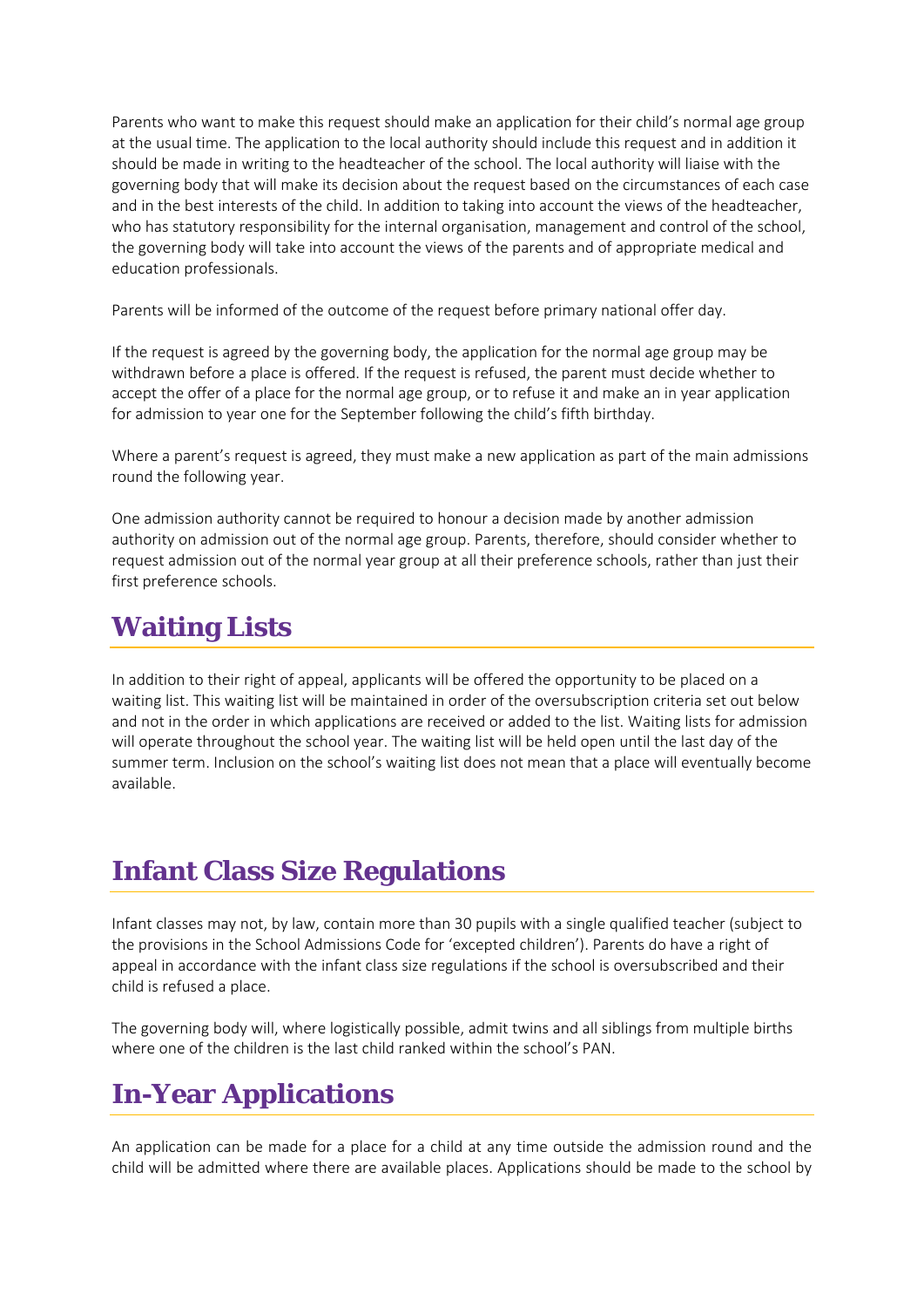contacting Miss S M Brown at St Joseph's RCVA Primary School. [\[www.stjosephssunderland.school\]](http://www.stjosephssunderland.school/) Parents will be advised of the outcome of their application in writing.

Where there are places available but more applications than places, the published oversubscription criteria, as set out above, will be applied.

If there are no places available, a request can be made that the child is added to the waiting list (see above).

The parent has the right of appeal to an independent appeal panel if refused a place.

# **Right of Appeal**

Where a parent has been notified that a place is not available for a child, every effort will be made by the local authority to help the parent to find a place in a suitable alternative school. Parents who are refused a place have a statutory right of appeal. Further details of the appeals process are available by writing to the chair of governors at the school address.

## **Fair Access Protocol**

The school is committed to taking its fair share of children who are vulnerable and/or hard to place, as set out in locally agreed protocols. Accordingly, outside the normal admission round the governing body is empowered to give absolute priority to a child where admission is requested under any local protocol that has been agreed by both the diocese and the governing body for the current school year. The governing body has this power, even when admitting the child would mean exceeding the published admission number (subject to the infant class size exceptions).

#### **Nursery**

For children attending the school's nursery, application to the reception class of the school must be made in the normal way, to the home local authority. Attendance at the school's nursery does not automatically guarantee that a place will be offered at the school.

## **False Evidence**

The governing body reserves the right to withdraw the offer of a place or, where a child is already attending the school, the place itself, where it is satisfied that the offer or place was obtained by deception.

# **Oversubscription Criteria**

Where there are more applications for places than the number of places available, places will be offered according to the following order of priority.

*First priority in each category will be given to children who will have an older sibling attending the school in September 2023.*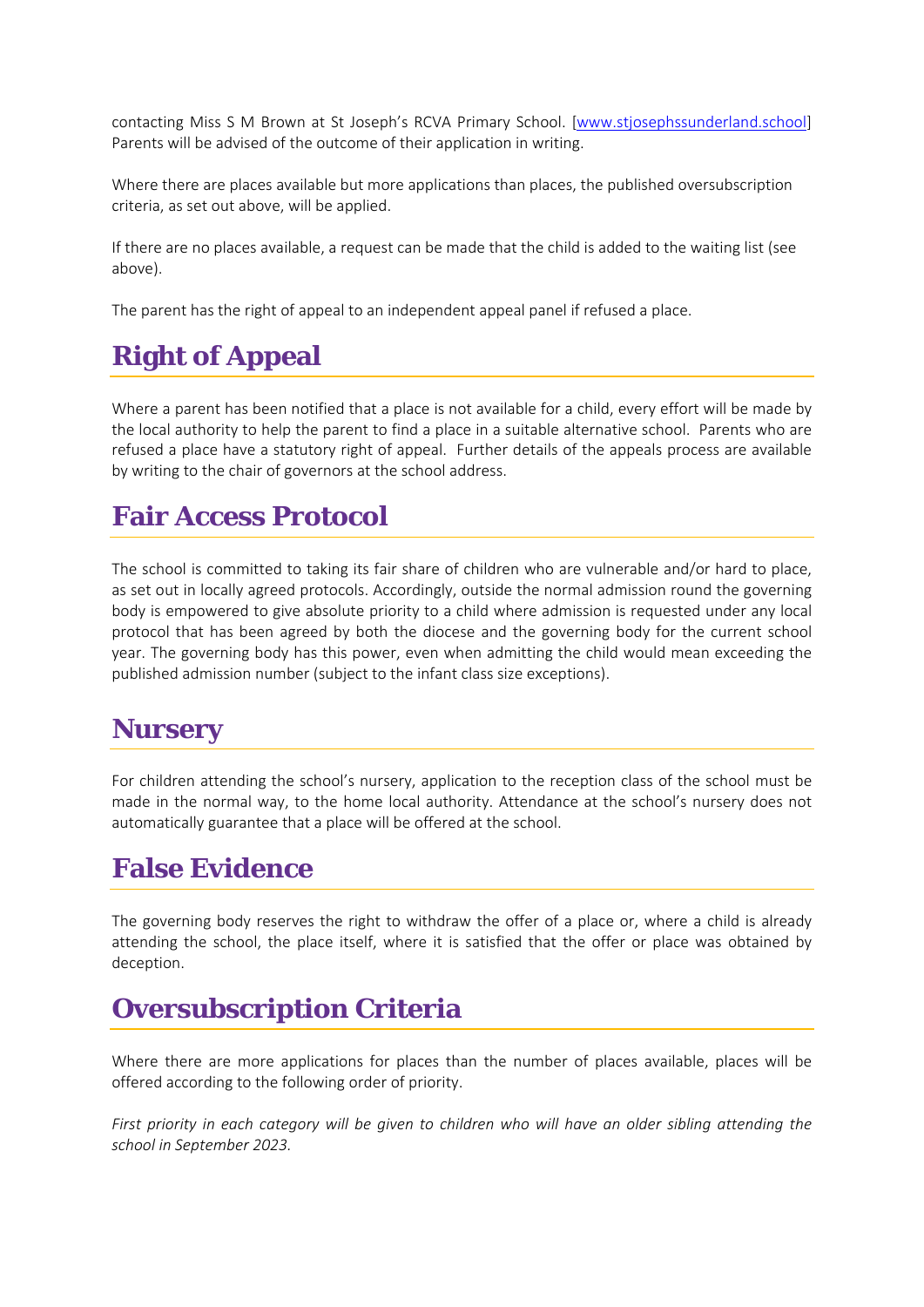- 1. Catholic looked after and previously looked after children. (see notes 2&3)
- 2. Catholic children who are resident in the parish of St Joseph's Sunderland (see note 3)
- 3. Other Catholic children. (see note 3)
- 4. Other looked after and previously looked after children. (see note 2)
- 5. Catechumens and members of an Eastern Christian Church. (see notes 4&5)
- 6. Children of other Christian denominations whose membership is evidenced by a minister or faith leader. (see note 6)
- 7. Children of other faiths whose membership is evidenced by a minister or faith leader. (see note 7)
- 8. Any other children.

#### **Tie Breaker**

Where there are places available for some, but not all applicants within a particular criterion priority will be given to children living closest to the school determined by the shortest distance. Distance from home to school when measured by the shortest walking route will be the deciding factor. Measurements will be calculated using the Local Authority's Geographical Information System, (GIS.) In the event of distances being the same for two or more children where this would determine the last place to be allocated, random allocation will be carried out in a public place and supervised by a person independent of the school.

#### Notes and definitions

- 1. An Education, Health and Care Plan is a plan made by the local authority under section 37 of the Children and Families Act 2014, specifying the special educational provision required for a child.
- 2. A looked after child has the same meaning as in section 22(1) of the Children Act 1989, and means any child who is (a) in the care of a local authority or (b) being provided with accommodation by them in the exercise of their social services functions (e.g. children with foster parents) at the time of making application to the school.

A previously looked after child is a child who was looked after, but ceased to be so because he or she was adopted, or became subject to a child arrangements order or special guardianship order. Included in this definition are those children who appear (to the governing body) to have been in state care outside of England and who ceased to be in state care as a result of being adopted.

3. Catholic means a member of a Church in full communion with the See of Rome. This includes the Eastern Catholic Churches. This will normally be evidenced by a certificate of baptism in a Catholic Church or a certificate of reception into the full communion of the Catholic Church. For the purposes of this policy, it includes a looked after child living with a family where at least one of the parents is Catholic.

For a child to be treated as Catholic, evidence of Catholic baptism or reception into the Church will be required. Those who have difficulty obtaining written evidence of baptism should contact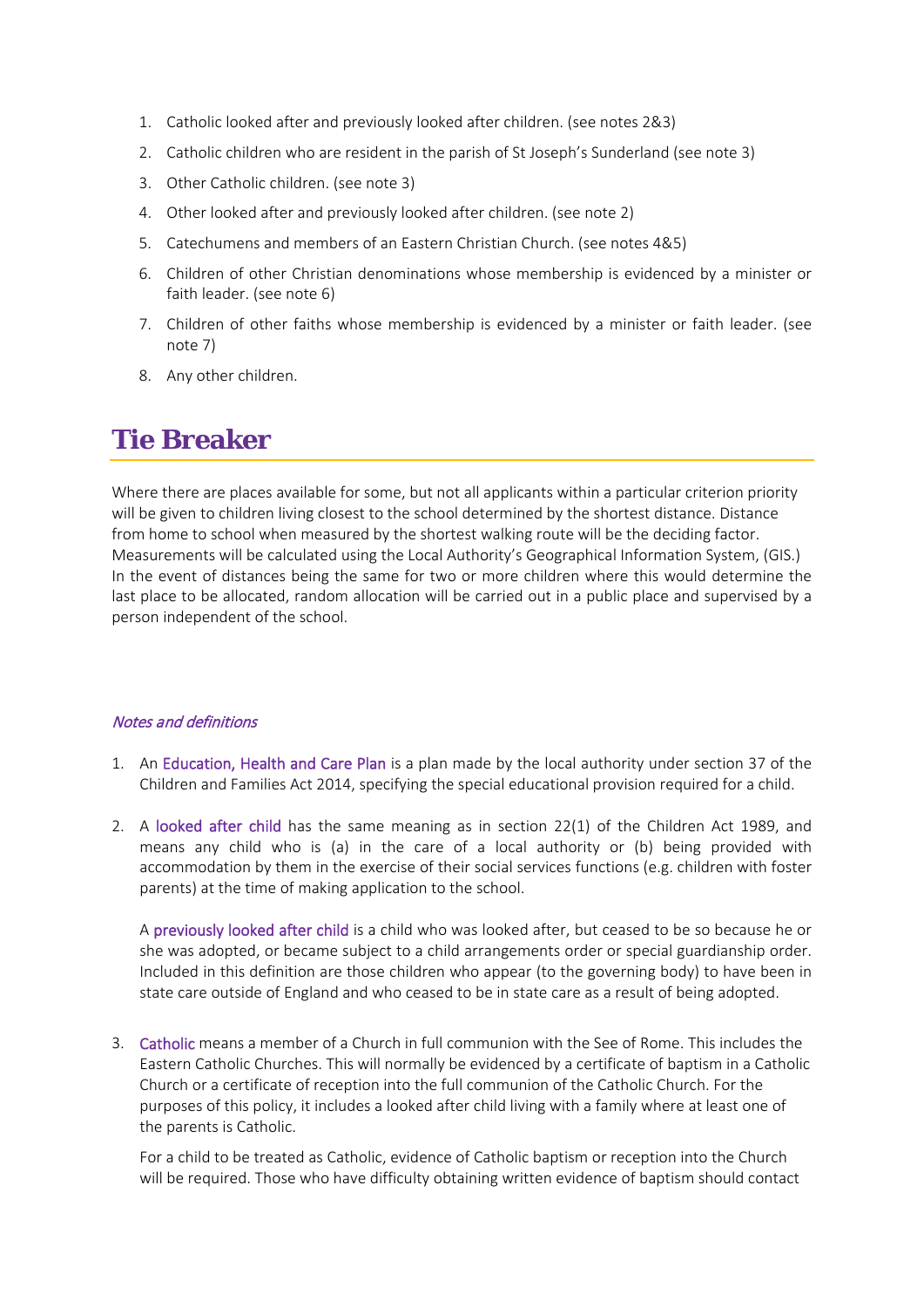their Parish Priest who, after consulting with the Diocese, will decide how the question of baptism is to be resolved and how written evidence is to be produced in accordance with the law of the Church.

- 4. Catechumen means a member of the catechumenate of a Catholic Church. For the purposes of admissions this refers to the child on whose behalf the application is being made. This will normally be evidenced by a certificate of reception into the order of catechumens.
- 5. Eastern Christian Church includes Orthodox Churches, and is normally evidenced by a certificate of baptism or reception from the authorities of that Church. Those who have difficulty obtaining written evidence of baptism or reception should contact the Diocese who will decide how the question of baptism or reception is to be resolved and how written evidence is to be produced in accordance with the law of the Church.
- 6. Children of other Christian denominations means children who belong to other churches and ecclesial communities which, acknowledge God's revelation in Christ, confess the Lord Jesus Christ as God and Saviour according to the Scriptures, and, in obedience to God's will and in the power of the Holy Spirit commit themselves: to seek a deepening of their communion with Christ and with one another in the Church, which is his body; and to fulfil their mission to proclaim the Gospel by common witness and service in the world to the glory of the one God, Father, Son and Holy Spirit. An ecclesial community which on principle has no credal statements in its tradition, is included if it manifests faith in Christ as witnessed to in the Scriptures and is committed to working in the spirit of the above.

All members of Churches Together in England and CYTÛN are deemed to be included in the above definition, as are all other churches and ecclesial communities that are in membership of any local Churches Together Group (by whatever title) on the above basis.

Applicants must provide a baptismal certificate or where child baptism is not practised, a letter confirming their church membership from their minister or faith leader.

- 7. Children of other faiths means children who are members of a religious community that does not fall within the definition of 'other Christian denominations' at 6 above and which falls within the definition of a religion for the purposes of charity law. The Charities Act 2011 defines religion to include:
	- A religion which involves belief in more than one God, and
	- A religion which does not involve belief in a God.

Case law has identified certain characteristics which describe the meaning of religion for the purposes of charity law, which are characterised by a belief in a supreme being and an expression of belief in that supreme being through worship.

Applicants must provide a letter of support to confirm their faith membership from their minister or faith leader.

8. A child's home address refers to the address where the child usually lives with a parent or carer, and will be the address provided in the Common Application Form ("CAF"). Where parents have shared responsibility for a child, and the child lives for part of the week with each parent, the home address will be the address given in the CAF, provided that the child resides at that address for any part of the school week.